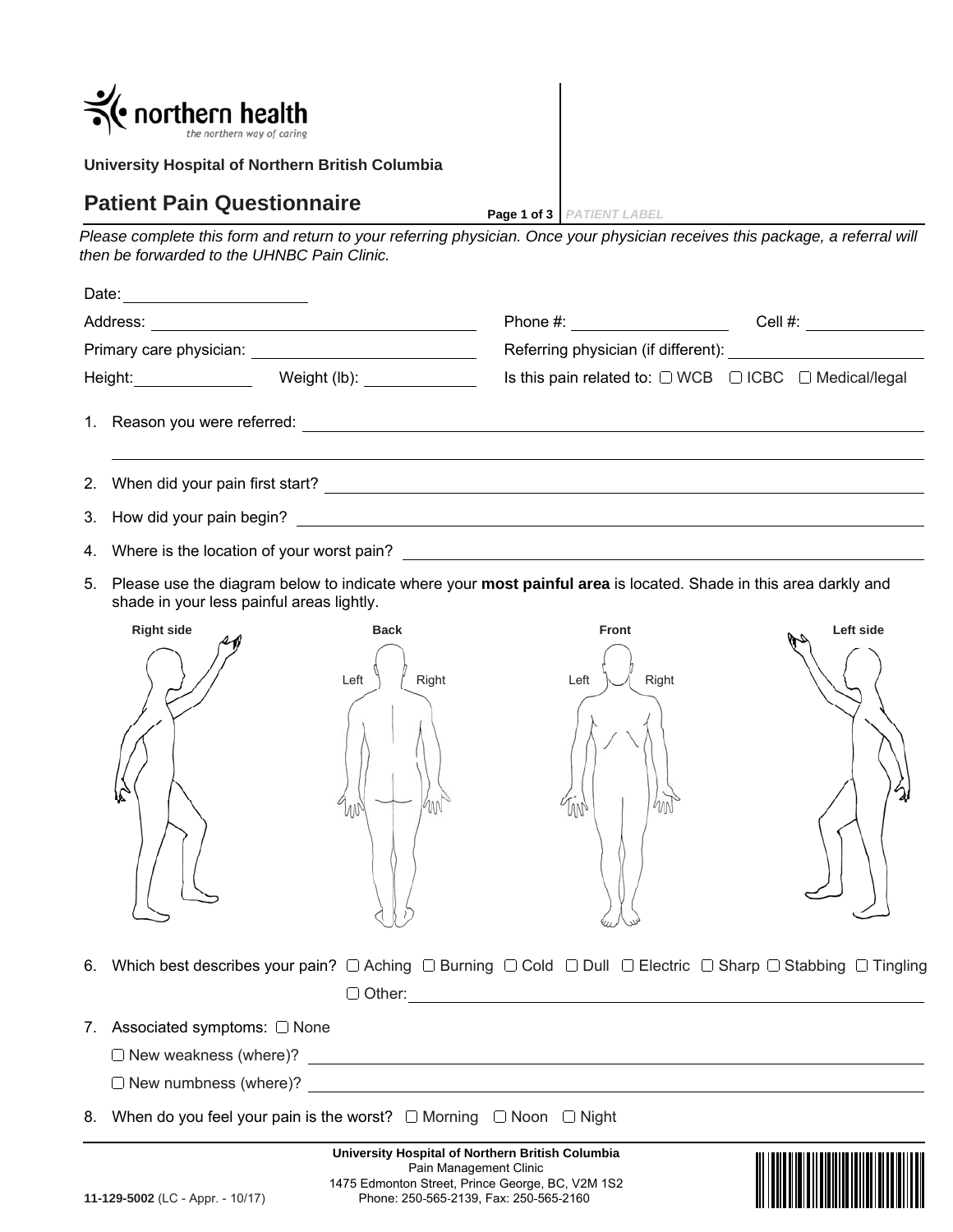

**University Hospital of Northern British Columbia**

## **Patient Pain Questionnaire**

**Page 2 of 3** *PATIENT LABEL*

9. What makes your pain worse (e.g., walking, sitting lying down, bending over)?

10. What makes your pain better (e.g., walking, sitting lying down, bending over)?

| 11. Does it wake you from sleep? $\Box$ Yes $\Box$ No |  |  |
|-------------------------------------------------------|--|--|
|                                                       |  |  |

12. Is your pain getting:  $\Box$  Worse  $\Box$  Better  $\Box$  Same

13. Allergies to food, medication, or contrast dye:

14. Please list all your current medications, including over the counter medications, below:

| <b>Medication</b> | Strength/dose | <b>Total daily dose</b><br>(how many/day) | Is it effective?     |
|-------------------|---------------|-------------------------------------------|----------------------|
|                   |               |                                           | $\Box$ Yes $\Box$ No |
|                   |               |                                           | $\Box$ Yes $\Box$ No |
|                   |               |                                           | $\Box$ Yes $\Box$ No |
|                   |               |                                           | $\Box$ Yes $\Box$ No |
|                   |               |                                           | $\Box$ Yes $\Box$ No |
|                   |               |                                           | $\Box$ Yes $\Box$ No |
|                   |               |                                           | $\Box$ Yes $\Box$ No |
|                   |               |                                           | $\Box$ Yes $\Box$ No |
|                   |               |                                           | $\Box$ Yes $\Box$ No |
|                   |               |                                           | $\Box$ Yes $\Box$ No |
|                   |               |                                           | $\Box$ Yes $\Box$ No |
|                   |               |                                           | $\Box$ Yes $\Box$ No |

15. What treatments have you had in the past for your pain? Please check all that apply.

| <b>Treatment</b>                  | <b>Helpful</b> | Not helpful | <b>Comments</b> |
|-----------------------------------|----------------|-------------|-----------------|
| $\Box$ Spinal surgery             |                |             |                 |
| □ Steroid injections/nerve blocks |                |             |                 |
| $\Box$ Acupuncture                |                |             |                 |
| $\Box$ Chiropractor               |                |             |                 |
| $\Box$ Massage                    |                |             |                 |
| $\Box$ Relaxation therapy         |                |             |                 |
| $\Box$ Counselling                |                |             |                 |
| $\Box$ Physiotherapy              |                |             |                 |